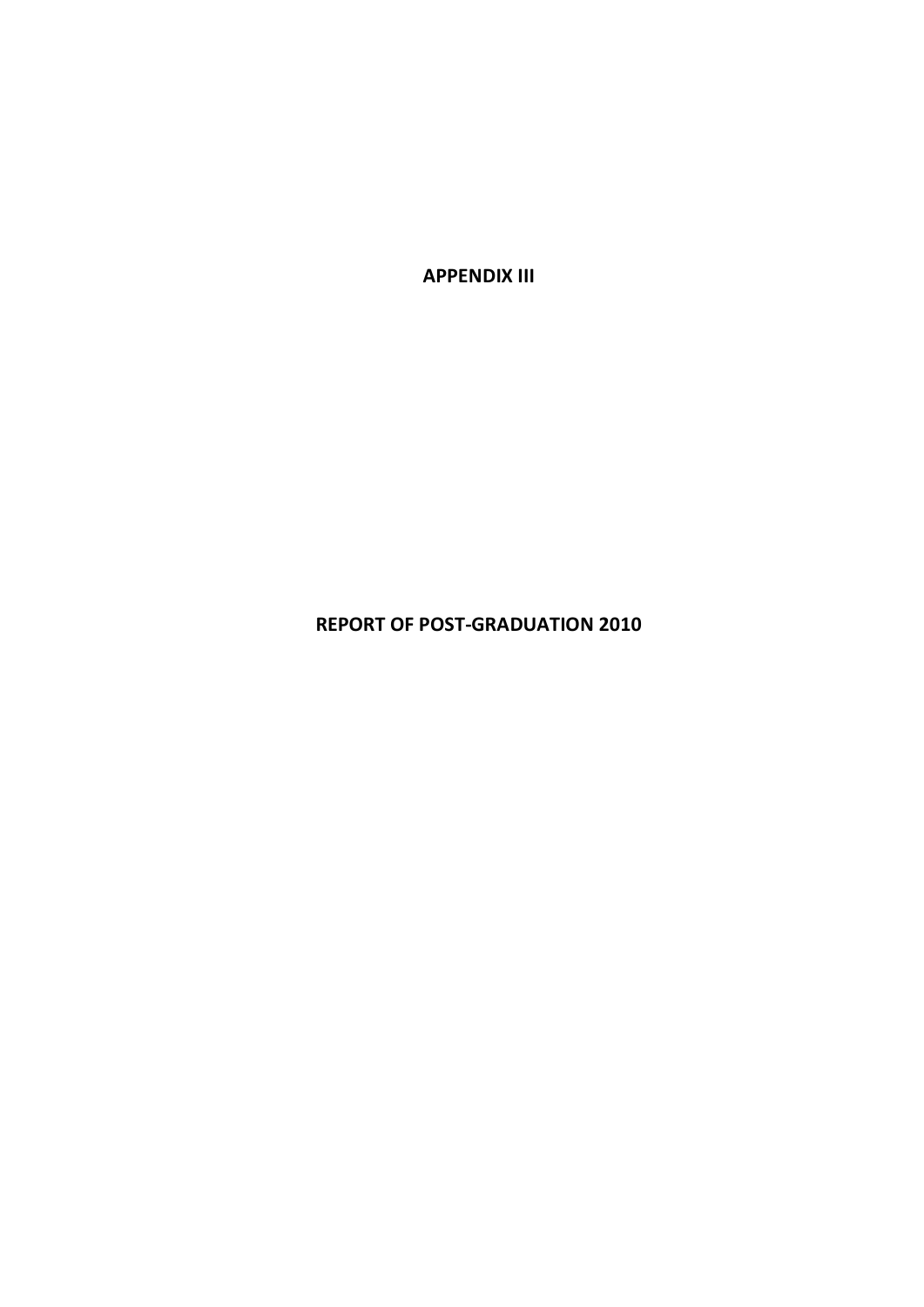# **Index**

| 1. Post-graduation: Master and PhD programs | 3 |
|---------------------------------------------|---|
| 2. Advanced courses                         | 3 |
| 2.1. Sponsors                               | 6 |
| 2.2. Global Assessment                      | 7 |
| 2.2.1 Participants Background               | 7 |
| 2.2.2 Evaluation Results                    | 8 |
| 3. Laboratory rotations                     | 9 |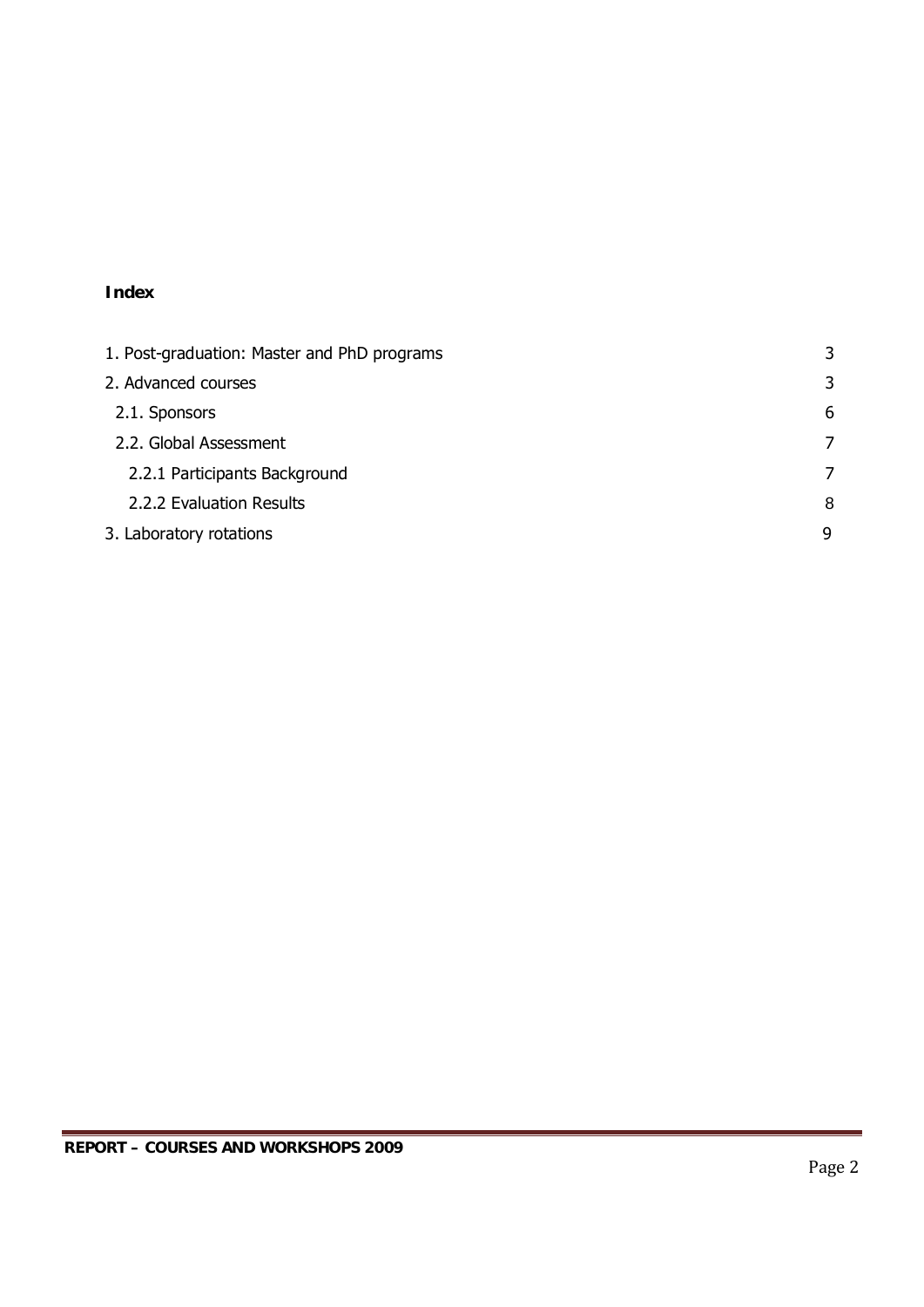#### **1. Post-graduation: Master and PhD programs**

The School of Health Sciences formally started to offer master and PhD programs, in accordance with the Bologna legislation, in the academic year 2009/2010. Specifically, the School presently offers a Master program in Health Sciences, a PhD program in Health Sciences and a PhD program in Medicine, in which 12, 11 and 11 students enrolled in the present academic year. Of notice, the PhD program in Health Sciences shares with the Medical School of the University of Coimbra and with the Faculty of Medical Sciences, New University of Lisbon an inter-institutional program in Aging and Degeneration of Complex Biological Systems, in which students from the three universities rotate for advanced courses and laboratory rotations; this program counted with 6 students, two of which from our school. The programs include a first curricular year composed of advanced courses (for which the list of 2009/2010 is specified in #2) and laboratory rotations (for which the themes proposed in the present academic year are listed in #3), which is then followed by the preparation of the thesis project and launching of the thesis project. For each laboratory rotation a specific set of skills is established. Within the MD/PhD program, 14 students from the  $1<sup>st</sup>$  to the  $4<sup>th</sup>$  year participated in summer laboratory rotations. One student formally registered in the MD/PhD program. Of notice, the two students that first joined the program successfully defended their PhD thesis in December 2010. This happening is to highlight since it represents the first Portuguese students to be awarded a PhD degree completing the MD degree. Of notice this was accomplished in 3 years, with publications as first authors of original articles in international recognized journals. Presently the program has 3 students developing their PhD theses.

### **2. Advanced courses**

The postgraduate offer of ECS has been diversified in recent years with a substantial increase in courses and workshops dedicated to the highly specialized training of medical doctors and researchers in the biomedical sciences. In the year 2010, the international postgraduate program offered by ECS included 26 courses, from which 7, also opened to external participation, were part of formal programs of doctoral and master's degrees. Below are listed all the courses and workshops proposed for 2010. Detailed information on the courses and workshops is available at www.ecsaude.uminho.pt/pg.

**RESEARCH METHODOLOGIES (1st Edition)** Manuel João Costa January 4-15

**LEADING THE PATHWAY IN CATARACT SURGERY: LAST GENERATION OF ACCOMMODATIVE LENS** Vitor Soares, Fernando Silva, Nuno Sousa February 6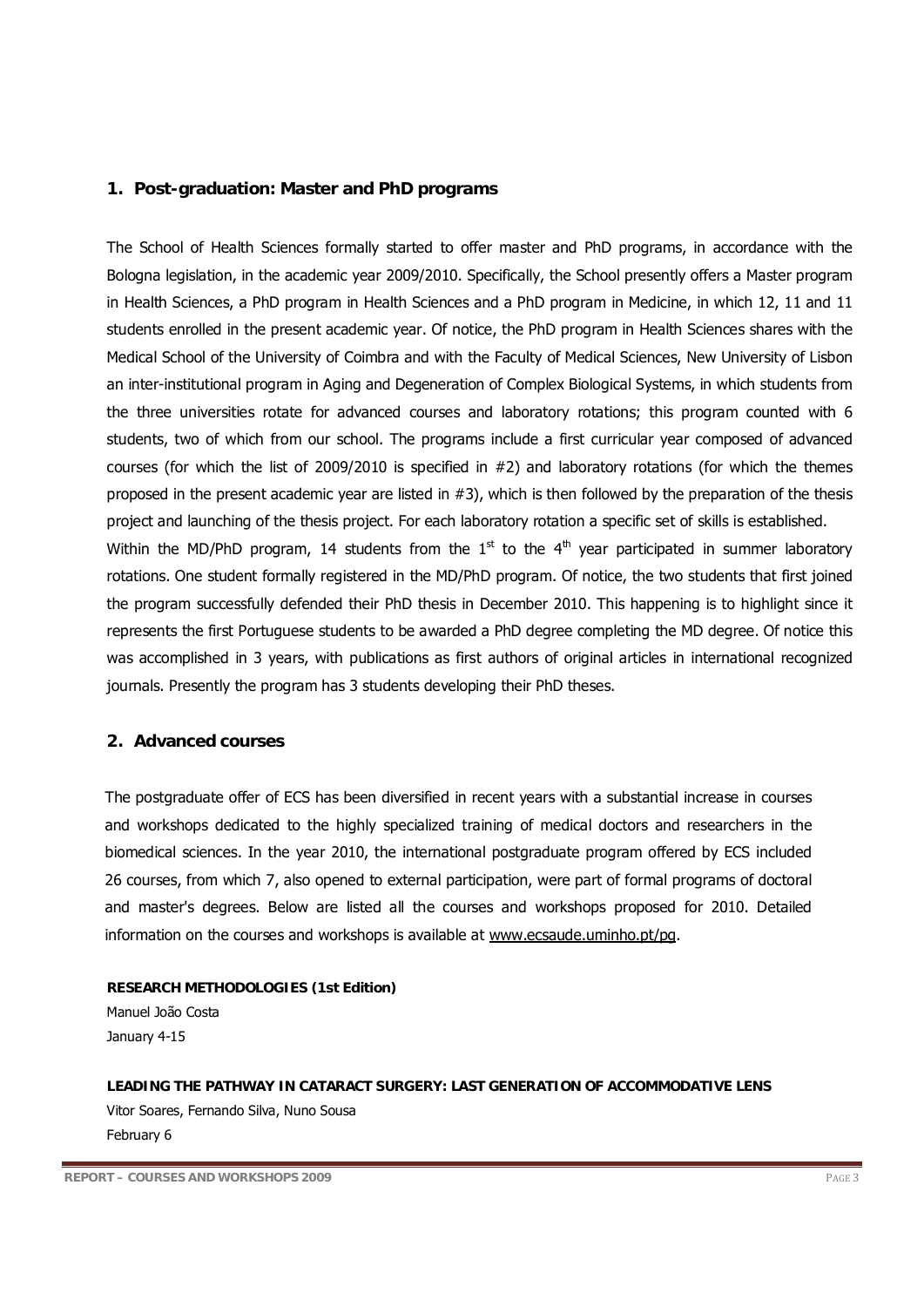# **INTERNATIONAL HANDS-ON COURSE IN FETAL AND NEONATAL ENDOSCOPIC SURGERY (2nd Edition)**

Jorge Correia-Pinto, Tiago Henriques-Coelho March 8-10

## **HANDS-ON COURSE IN GYNECOLOGICAL LAPAROSCOPY (2nd Edition)**

Jorge Correia-Pinto, João Bernardes March 11-13

### **MINIMALLY INVASIVE UROLOGICAL SURGICAL WEEK**

Estevão Lima, Riccardo Autorino, Jorge Correia Pinto March 15-19

### **DRUGS AND THE BRAIN: AN UPDATE IN PSYCHOPHARMACOLOGY**

An European Neuroscience Schools Course (EURON) Joana Palha, Nuno Sousa March 22-26

# **AN INTEGRATIVE APPROACH TO CELL ANALYSIS: CELL AND TISSUE CULTURE, FLOW CYTOMETRY AND MICROSCOPY**

António Salgado, Margarida Saraiva, Paula Ludovico, Margarida Correia Neves April 6-16

# **DRUG: FROM MOLECULE TO THERAPEUTICS**

Fátima Baltazar, José Miguel Pêgo April 9-10

### **HOST-PATHOGEN INTERACTION**

Gil Castro, Jorge Pedrosa, Margarida Saraiva April 19-23

# **HOW TO DEAL WITH RADIOACTIVE MATERIAL: COURSE FOR LABORATORY RESEARCHERS**

Fátima Baltazar May 3-5

### **METHODS OF DNA ANALYSIS: STATE OF THE ART**

In collaboration with the Department of Biology, ECUM Patrícia Maciel, Fernando Rodrigues, Rui Reis, Dorit Schuller, Célia Pais May 17-28

### **HANDS-ON COURSE: FUNDAMENTALS IN ARTHROSCOPY**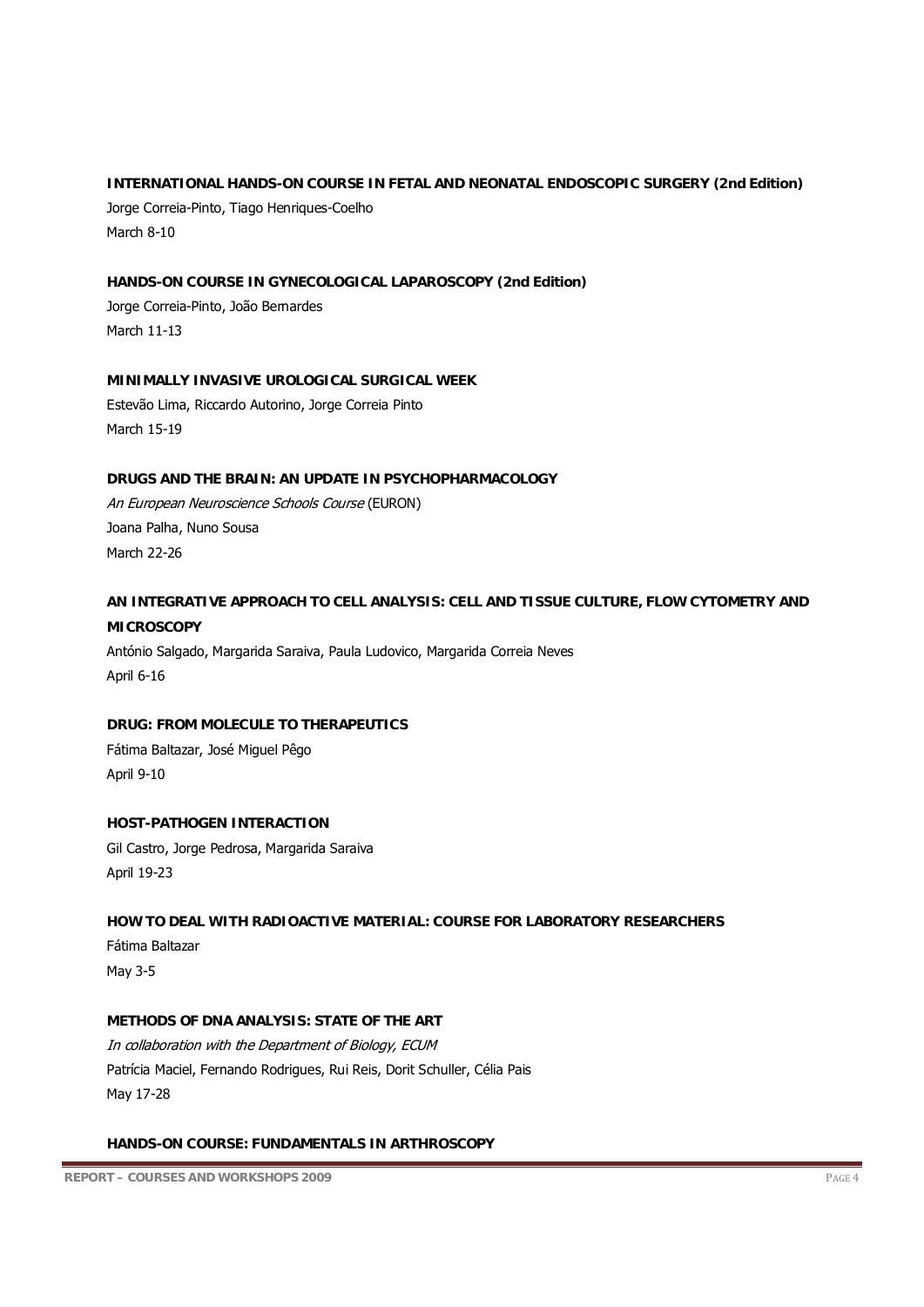Rui Cerqueira, Rui Duarte, Nuno Ferreira, Ramiro Fidalgo May 21-22

**FUNDAMENTALS IN NEUROSCIENCE (3rd Edition)** José M. Pêgo, João C. Sousa, João Cerqueira September 13-24

**MICROSURGERY ANASTOMOSIS (2nd Edition)** Nuno Sevivas, Mário Oliveira, Pedro Leão September 23-25

**HANDS-ON COURSE: SULCI, GYRI, VENTRICLES AND DISSECTING FIBERS (8th Edition)** Nuno Sousa, Carlos Alegria, Evandro de Oliveira September 27 - October 1

**FUNDAMENTALS IN IMMUNOLOGY AND INFECTION (2nd Edition)** Paula Ludovico, Gil Castro September 27 - October 8

**FUNDAMENTALS OF GENETICS, DEVELOPMENT AND NEOPLASIA (2nd Edition)**

Jorge Correia-Pinto, Raquel Andrade, Rui M. Reis October 11-22

**HANDS-ON COURSE IN DIGESTIVE LAPAROSCOPY** 

Novo de Matos, Jorge Correia-Pinto October 11-13, 2010

**HANDS-ON COURSE IN THERAPEUTIC ENDOSCOPY** 

Carla Rolanda, Jorge Correia-Pinto October 14-15, 2010

**HANDS-ON COURSE IN BILIARY LAPAROSCOPY** 

Jaime Vilaça, Daniela Sá Leão, Jorge Correia-Pinto October 25-27, 2010

#### **BIOSTATISTICS IN HEALTH SCIENCES (2nd Edition)**

Pedro Oliveira October 25 - November 5

#### **ENCONTROS DE ONCOLOGIA, ESTADO DA ARTE**

– Cancro do Pâncreas –

**REPORT – COURSES AND WORKSHOPS 2009** PAGE 5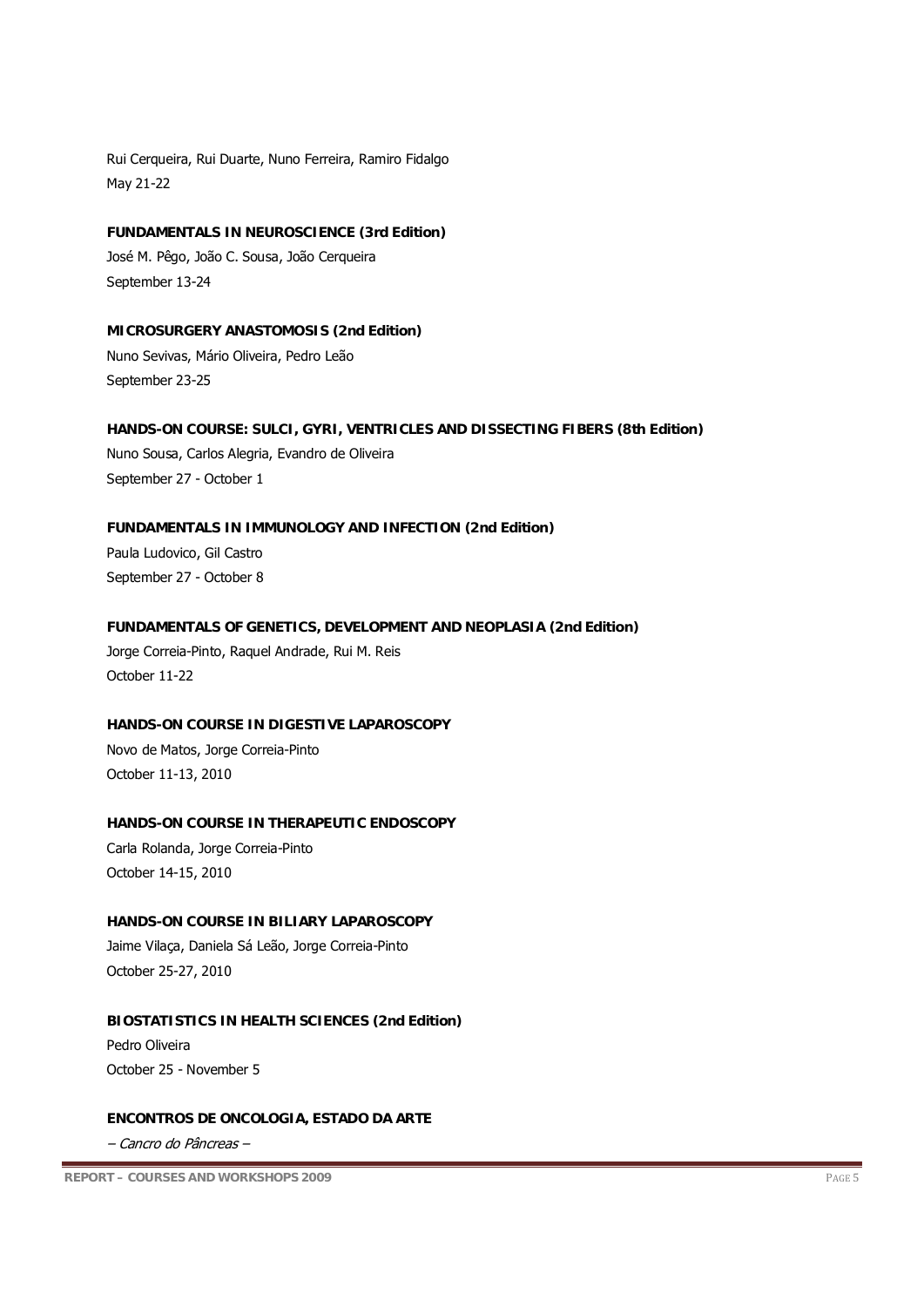Rui Reis, Herlânder Marques November 6

### **LABORATORY ANIMAL SCIENCE (6th Edition)**

(according to FELASA category C recommendations) Magda Carlos, Margarida Correia Neves November 8-19

### **RESEARCH METHODOLOGIES (2nd Edition)**

Manuel João Costa November 22 - December 3

## **BIOINFORMATICS IN HEALTH SCIENCES (2nd Edition)**

Raquel Andrade December 6-17

## **Courses postponed**

#### **DIGESTIVE ANASTOMOSIS IN ANIMAL MODEL (2nd Edition)**

António Mesquita Rodrigues, Braga dos Anjos, Sandra Martins, Pedro Leão November 22-23

# **2.1 Sponsors**

To run the international postgradute programme, we obtained financial support from several companies: Baptista Marques, BioPortugal, Calouste Gulbenkian Foundation, Enzifarma, Luso-Americana Foundation, Olympus, Roche, Sarstedt, Tadinense and VWR International. We are grateful to our sponsors for the helpful contribution for this international program of courses and workshops in biomedical sciences.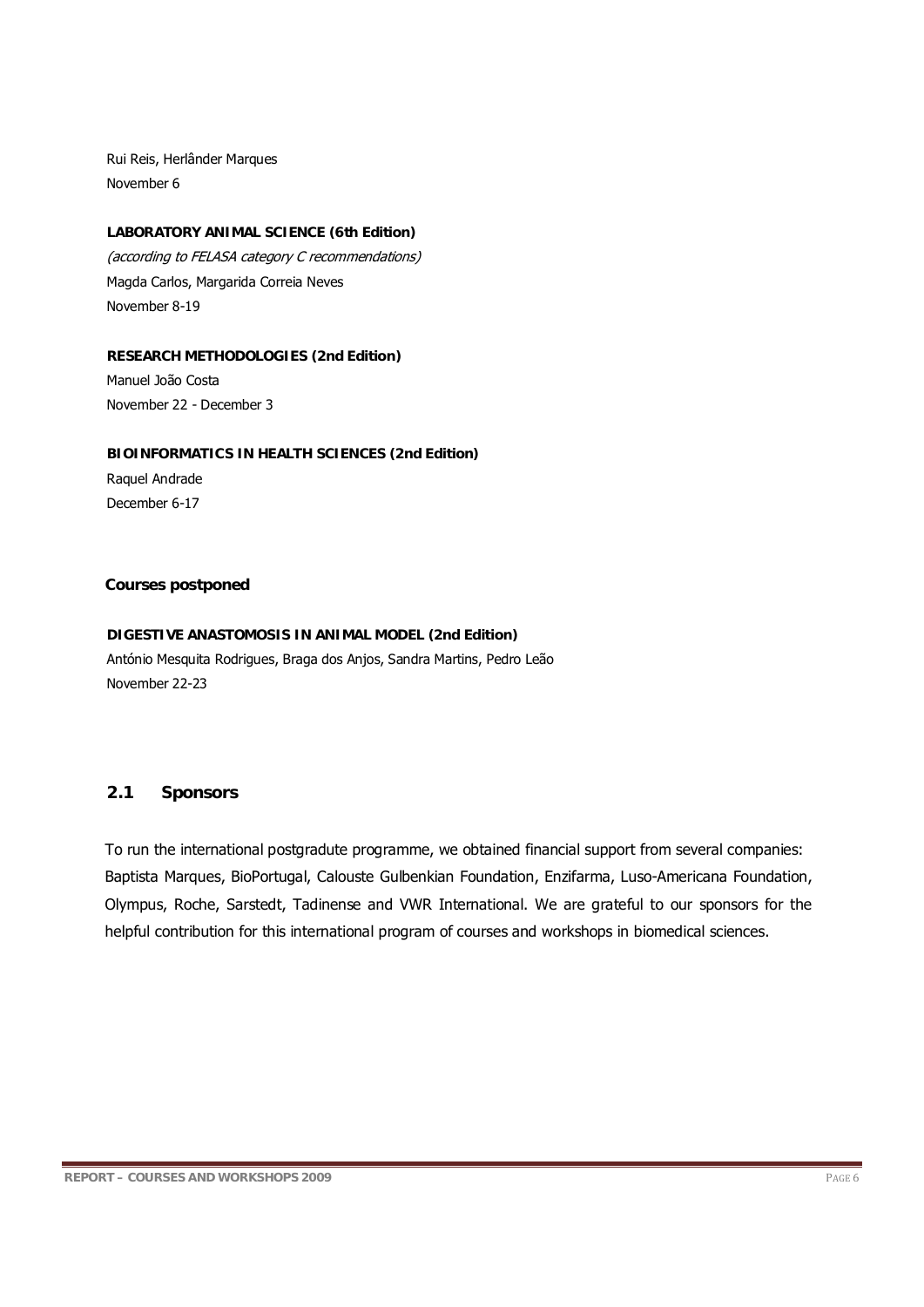### **2.2 Global Assessment**

In 2010 the International Postgraduate Programme included novel courses in diverse scientific areas and also new editions of courses that have been very successful in previous years and that continue to represent areas of demand among the participants.

The main goal of the post graduation at ECS is to offer a highly specialized training for medical doctors and investigators in biomedical sciences as well as to improve and promote the medical education, an emergent research area that aims to improve individual's abilities to teach. Therefore, we intend to continue offering training in multiple areas through the organization of novel courses every year, but also by promoting additional editions of courses for which the demand is evident.

### **2.2.1 Participants Background**

In 2010, we have a total of 507 participants in the courses and workshops. Figure 1 presents the participant's professional background distribution in 2010. During the year 2010 the vast majority of the participants have as background "Biological Sciences" but it is grateful to realize that the ECS courses and workshops have attracted a considerable number of clinicians, which we intend to promote further.



**Figure 1** - Background distribution of the participants ("Other Health Professionals" include participants having as background pharmacy, psychology or clinical analysis and public health; "Others" include participants having as background polymer, biotechnological, biological, food technology or chemical engineering).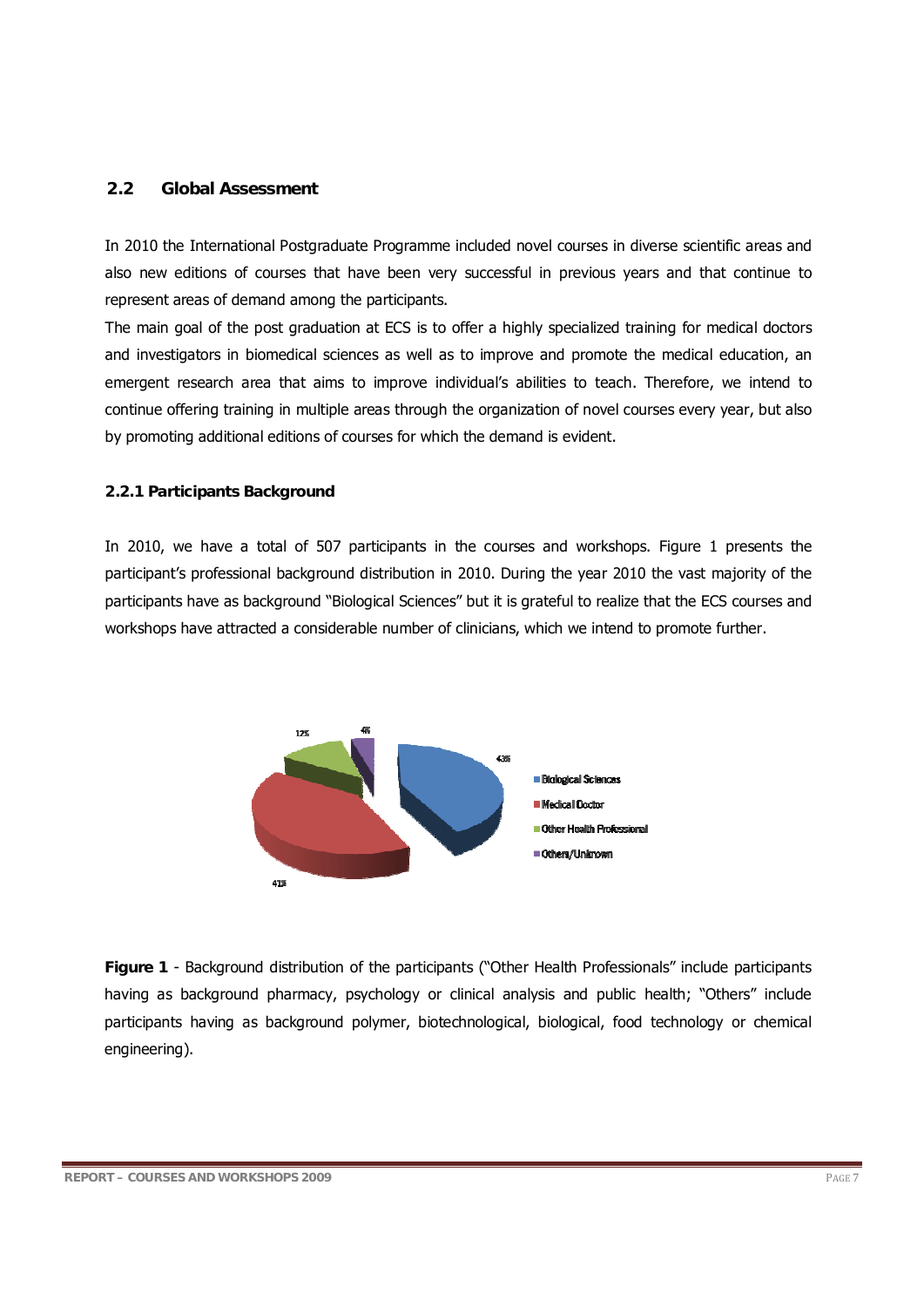

The participants belong to different national and international institutions as presented in Figure 2.

## **Figure 2 –** Participants affiliation.

The vast majority of the participants belong to University of Minho and to Portuguese Institutions other than the University of Minho, which is very representative of the growing acceptance of our programme in the national biomedical research and medical communities. Of relevance, 13% of the participants originate from foreign institutions, which highlight the ability of the program to attract as well investigators and medical doctors from other countries.

### **2.2.2 Evaluation Results**

A questionnaire was filled by 389 out of the 507 total participants to evaluate several aspects of each course. The overall evaluation provided the results presented in Figure 3: excellent (34%), Very good (44%), Good (18%), Sufficient (3%), Weak/Poor (1%).



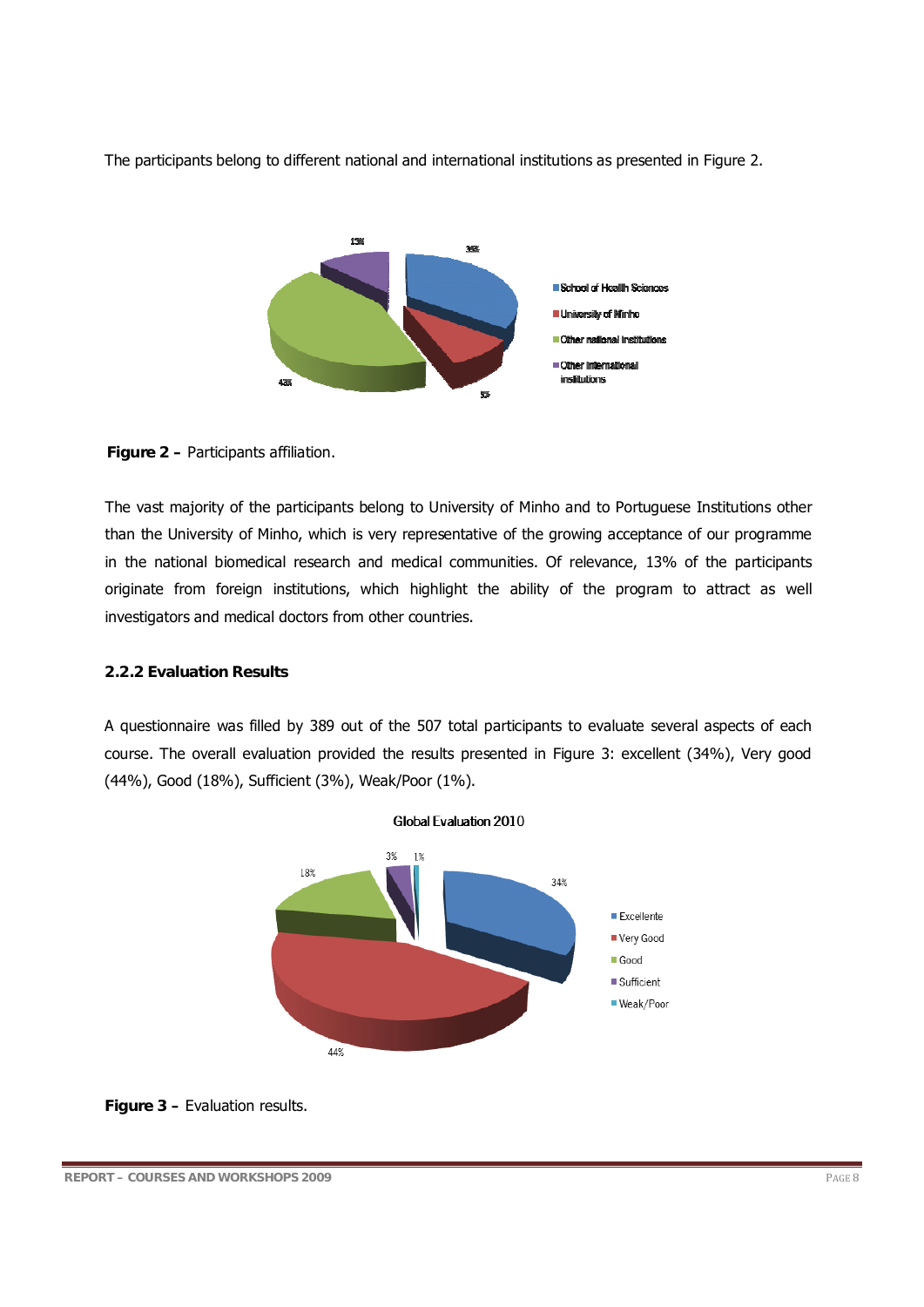In most cases, participants considered that the courses should be repeated in years to come, and would recommend it to a peer, which represents a great incentive to continue and consolidate the programme.

## **3. Laboratory rotations**

The laboratory rotations were offered from the three research domains at the Life and Health Sciences Research Institute, which is a research unit, part of the School, rated as Excellent by the Portuguese Science Foundation evaluation panel. In justified instances, students could choose external laboratories for their laboratory rotations.

Students were given the opportunity to choose among the following options:

## **Microbiology and infection Research Domain**

-Role of IL-17 and IL-10 in intramacrophage mycobacterial growth

-Evaluation of virulence factors among Asiatic Mycobacterium tuberculosis strains

-Molecular mechanisms of IL-10 gene regulation

-Impact of the lipidic toxin mycolactone in the effector mechanisms of phagocytes

-Study of the toxicity promoted by the expression of α-synuclein in yeast aged cells: the role of the autophagic pathway

-Hsp90 chaperone a IRES-mediated regulator of apoptosis in mammalian and yeast cells

-Towards a molecular system in Paracoccidioides brasiliensis: downregulating the end-joining pathway -Differential response to Candida albicans and C. non-albicans of human cells carrying the Asp299Gly polymorphism in TLR4

-Yeast model of Batten disease: response to stress agents

-Nitric oxide synthase expression during embryonic neurodevelopment in the Cln3∆ex7/8 mouse model for Batten disease

-Infection of the thymus by mycobacteria: is the thymus able to mount an immune response?

-How (in)dependent are the effects of corticosterone and cytokines in depression?

### **Neurosciences Research Domain**

-Choroid plexus in multiple sclerosis: neuroprotective or neurodeterimental?

-The choroid plexus as an immune-sensor for the brain

-Combinatory effect of temozolomide with anti-RTKs drugs in glioblastomas

-Influence of HOXA9 expression in the cellular response to chemotherapy

-Relevance of HOXA9 expression in the prognosis of glioblastoma patients

-Studying the specificity of nanoparticle based systems for targeted drug delivery in microglial cells -Modulation of Schwann cell growth by FMSS based scaffolds aimed at SCI regeneration